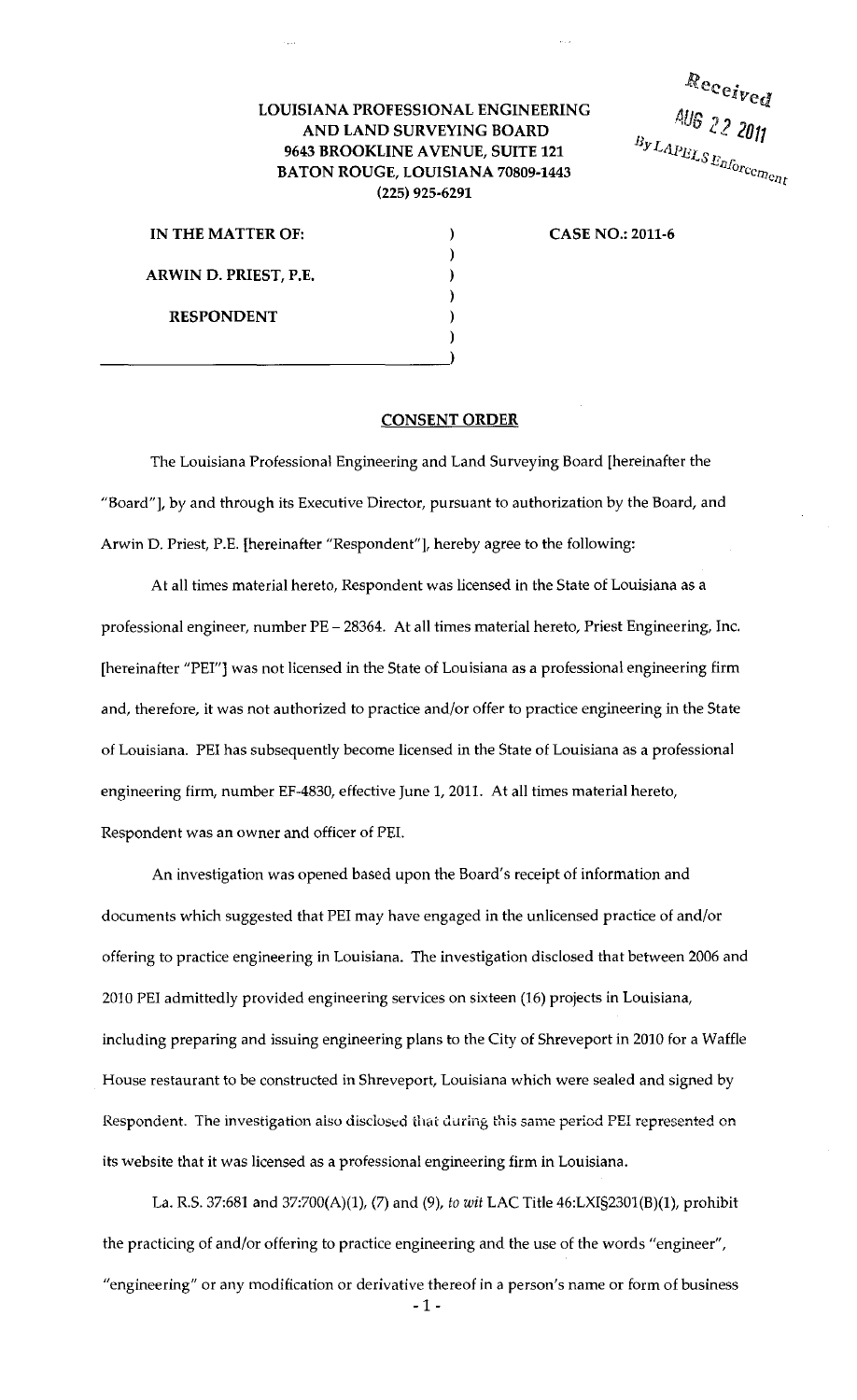or activity in the State of Louisiana without proper licensure. La. R.S. 37:700(A)(8) prohibits persons from falsely claiming to be licensed as a professional engineering firm in the State of Louisiana. La. R.S. 37:698(A)(12) prohibits licensees from aiding or assisting another person in violating the laws and/or rules of the Board. La. R.S. 37:698(H) permits the Board to take disciplinary action against persons who violate La. R.S. 37:698(A)(12), upon a finding of guilt following the preferral of charges, notice and hearing and a majority vote of its entire membership authorized to participate in the proceeding. La. R.S. 37:681, La. R.S. 37:698(A)(12) and (H), La. R.S. 37:700(A)(1), (7), (8) and (9) and LAC Title 46:LXI§2301(B)(1) were in effect at all times material hereto.

It is undisputed that (a) at all times material hereto PEl was not licensed to practice and/or offer to practice engineering in Louisiana, (b) between 2006 and 2010 PEl practiced and/or offered to practice engineering and used a modification of the word "engineer" in its name or form of business or activity in Louisiana without proper licensure, (c) between 2006 and 2010 PEl represented on its website that it was licensed as a professional engineering firm in Louisiana and (d) Respondent aided or assisted PEl in violating the laws and/or rules of the Board.

By letter dated July 27, 2011, the Board gave notice to Respondent that it was considering the preferral of charges against Respondent on the grounds that he may have violated La. R.S. 37:698(A)(12), relative to the aiding or assisting of another person in violating the laws and/or rules of the Board.

Wishing to dispense with the need for further disciplinary action and to conclude the instant proceeding without further delay and expense, for the purpose of this proceeding only, Respondent and the Board do hereby enter into this Consent Order, in which Respondent of his own free will consents to the issuance of a Consent Order by the Board, wherein Respondent agrees to (a) pay a fine of one thousand (\$1,000.00) dollars; (b) pay administrative costs of three hundred forty three and 17/100 (\$343.17) dollars; (c) successfully complete the Board's online Louisiana Laws and Rules Quiz; (d) successfully complete the Board's online Louisiana Professionalism and Ethics Quiz; and (e) the publication of this Consent Order on the Board's website and a summary of this matter in the Board's official journal, the Louisiana Engineer and

-2-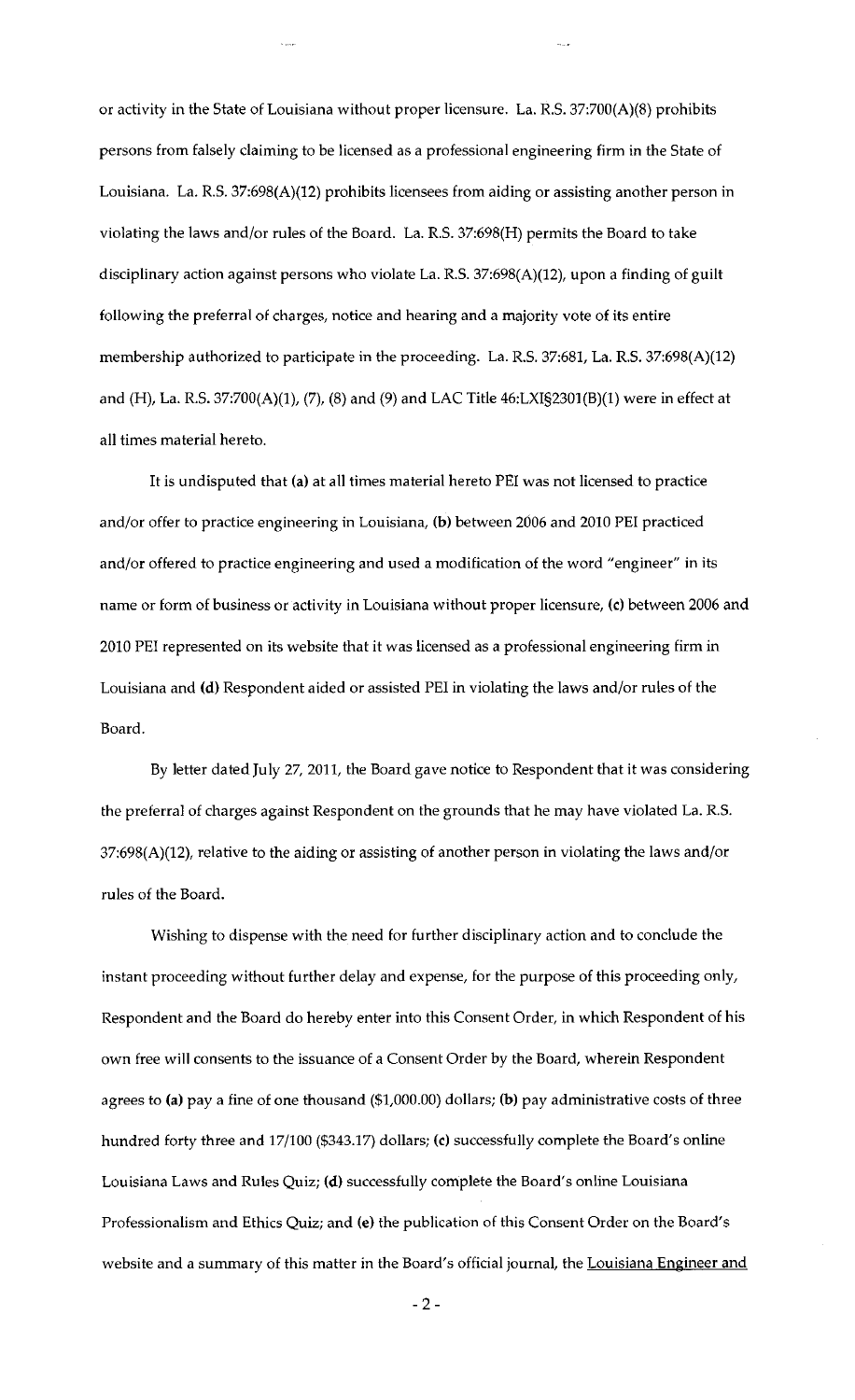Surveyor Journal, and the reporting of this matter to the National Council of Examiners for Engineering and Surveying (NCEES), identifying Respondent by name.

Respondent admits to violations of the referenced laws and/or rules regarding the aiding or assisting of another person in violating the laws and/or rules of the Board. Respondent acknowledges awareness of said laws and/or rules and states that he will comply with all applicable laws and rules henceforth. Respondent has been advised of his right to be represented by counsel before the Board and/or to appear at any hearing personally or by counsel and present witnesses and evidence in his own behalf, and he hereby waives this right and his right to appeal; and he states affirmatively that he has been afforded all administrative remedies due him under the law.

Therefore, in consideration of the foregoing and by signing this Consent Order, Respondent does hereby waive his right to a hearing before the Board, to the presenting of evidence and witnesses in his behalf, to Findings of Fact and Conclusions of Law in this case, and to judicial review of this Consent Order.

Respondent hereby represents (a) that he fully understands the meaning and intent of this Consent Order, including but not limited to its final and binding effect, (b) that he has voluntarily entered into this Consent Order and that no other promise or agreement of any kind has been made to or with him by any person whatsoever to cause the execution of this instrument and (c) that the sanctions set forth in this Consent Order do not prevent the Board from taking further disciplinary or enforcement action against Respondent on matters not specifically addressed in this Consent Order.

WHEREFORE, the Louisiana Professional Engineering and Land Surveying Board and Respondent agree that:

1. Respondent shall pay a fine of one thousand (\$1,000.00) dollars, which shall be tendered to the Board by certified check payable to the Board, due upon the signing of this Consent Order; and

2. Respondent shall pay administrative costs of three hundred forty three and 17/100 (\$343.17) dollars, which shall be tendered to the Board by certified check payable to the Board, due upon the signing of this Consent Order; and

-3-